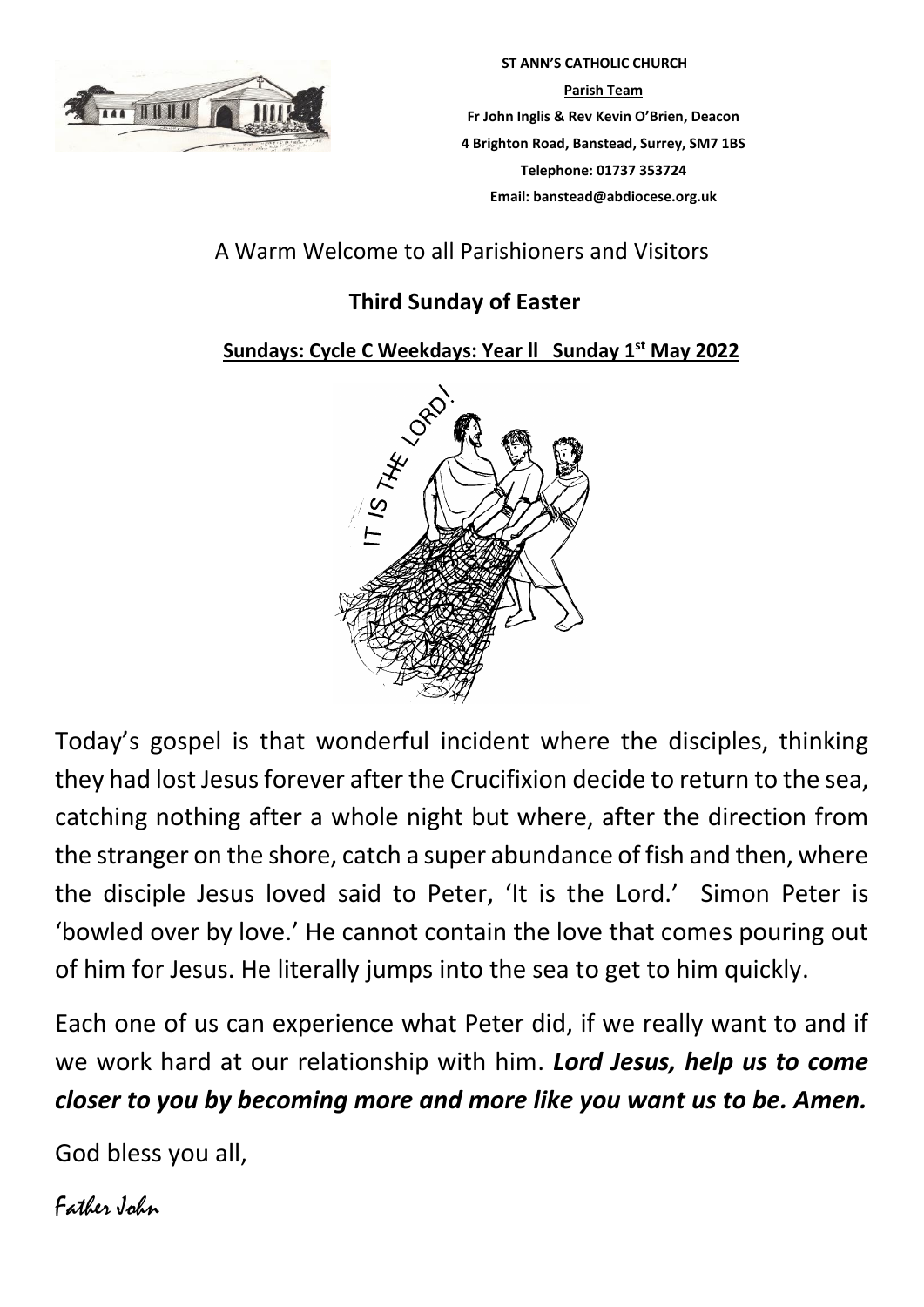#### IMPORTANT NOTICE SUNDAY 15<sup>TH</sup> MAY CHANGE TO MASS TIMES.

On Sunday 15<sup>th</sup> May all Sunday Mass times will be half an hour earlier than usual. So, Mass will be at **8.00am & 9.30am.The Banstead 5 Churches are holding a service of celebration here at St Ann's at 11.00am** with a reception in the hall afterwards. Our Bishop Richard will be at the celebration along with the Bishop of Guildford and the URC Southern Synod moderator to sign the new B5 covenant. All welcome.

# ST ANN'S SVP

We have just received a request from Gatwick Detainees Welfare Group for **Men's** clothing

- **New** Socks
- **New** boxer shorts (Size M)
- Shoes in sizes 7, 8 and 9
- **Backpacks**
- Trousers in sizes 28", 30" and 32"
- Tracksuit bottoms in S, M, and L,
- Jumpers size M

The box is now in the porch for your donations. **This weekend 1 st May for 2 weeks.** 

We are very grateful for your kindness, and we wish you all a Happy Easter.

#### RED BOX 2021 **THANK YOU!**

In 2021 St Ann's raised £ 777 through our red boxes and donations to MIssio and Mill Hill Missionaries. Thank You. Our Missionary community at St Ann's is part of a worldwide network of people supporting missionaries through prayers and financial assistance. The founder of this network APF/ Missio, Pauline Jaricot will be beatified on 22<sup>nd</sup> May this year. This remarkable lay woman's life was marked by intense suffering and great trust in God. Pauline's life helps us to see how every prayer, however short, and every contribution, however small, is valued by God and can transform the world for the better. Thank you for being part of Pauline's legacy. Visit [mission.org](https://eur02.safelinks.protection.outlook.com/?url=http%3A%2F%2Fmission.org%2F&data=04%7C01%7Cbanstead%40abdiocese.org.uk%7Ca626393323204e8b8ebe08da21d09ef8%7C2bf5dbc217ef4efca1c9ab2dc4edefd0%7C0%7C0%7C637859477153496858%7CUnknown%7CTWFpbGZsb3d8eyJWIjoiMC4wLjAwMDAiLCJQIjoiV2luMzIiLCJBTiI6Ik1haWwiLCJXVCI6Mn0%3D%7C1000&sdata=jXbrRpsA15VB%2FNZx9PbKtve9dlMsvar9ViDrjKl52fA%3D&reserved=0) to find out more about Pauline and how your support of Missio changes lives for the better.

## SVP FOOD COLLECTION FOR THE LOCAL FOODBANK

For the Food List: Go to our website at [http://www.stannsbanstead.comf](http://www.stannsbanstead.com/)or an updated list, or visit

[https://epsomewell.foodbank.org.uk/give](https://epsomewell.foodbank.org.uk/give-help/donate-food/)[help/donate-food/](https://epsomewell.foodbank.org.uk/give-help/donate-food/)

Please place your food in the blue box in the porch.

# **UNIVERSE CATHOLIC WEEKLY**

*The Universe Catholic Weekly* is thrilled to announce that we have launched our new online newspaper with the full support of our first subscriber none other than His Eminence Cardinal Vincent Nichols. Order **your Digital** 4 weeks **FREE** trial supply by calling Michelle on 0743 661 7650 or email: [michelle.jones@universecatholicweekly.co.uk](mailto:michelle.jones@universecatholicweekly.co.uk)

#### THEASCENT INFORMATION SESSIONS 11 OR 24 MAY AT 7.30PM

An opportunity for Parents, Catechists and Priests to learn more about theASCENT project and the huge impact it is having on young lives. Meet the team, as well as young people who are already taking part, to have all your questions answered. Join one of our Zoom sessions to discover more about this fantastic project for teenagers in year 10, 11 and 12. Contact E: [lizzie.wakeling@abdiocese.org.uk](mailto:lizzie.wakeling@abdiocese.org.uk) for joining instructions.

#### MINISTRY OF CONSOLATION WEDNESDAY 18 MAY AT ST BERNADETTE'S, CRAWLEY 10AM TO 3.30PM

We are looking forward to bringing the members of the Ministry of Consolation together on this day to share ideas and build our network through getting to know each other. We will also have ongoing formation and Bishop Richard will be saying Mass and commissioning the new members of our team. If you would like to find out more, please contact

E[:simon.south@abdiocese.org.uk](mailto:simon.south@abdiocese.org.uk)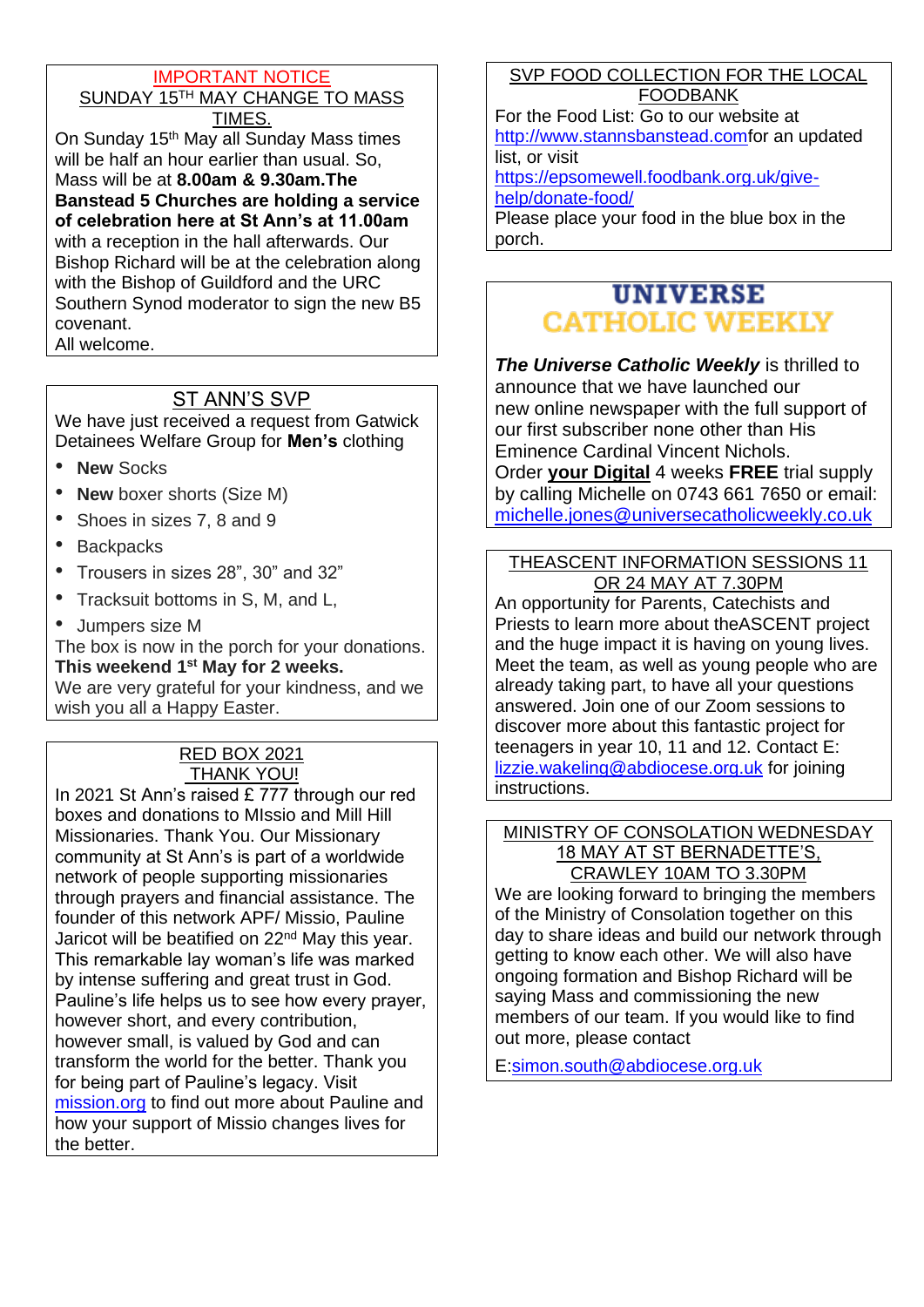#### GRANDPARENTS DAY WEDNESDAY 8 JUNE AT WEST GRINSTEAD 11AM TO 3PM

Our Annual Pilgrimage to the Shrine at West Grinstead for Grandparents and all those who fulfil this role in so many different ways. The day begins at 11am with coffee available from 10.30am. This is always a joyous day of celebration with Bishop Richard and friends from across the Diocese. Further information and sign-up details can be found on the Diocesan website under events W: <https://www.abdiocese.org.uk/diocese/events> If you would like to find out more, please contact E[:katherine.bergin@abdiocese.org.uk](mailto:katherine.bergin@abdiocese.org.uk)

To find out about events hosted by the Diocese please visit our website events calendar W: <https://www.abdiocese.org.uk/diocese/events>

# WALK WITH ME, AN EASTERTIDE JOURNEY OF PRAYER



Walk with Me, an Eastertide Journey of Prayer these reflections and prayers start on Easter Sunday through to Pentecost on Sunday 5<sup>th</sup> June.

Booklets £1.00 each, or any donation you wish to make. Please leave your money in the newspaper slot.

# CHILDREN'S RIDDLES

What sort of ring is always square?

Which room has no door, no windows, no floor and no roof?

What do you get if you cross a cowboy with a stew?

# SECOND COLLECTIONS

## **Today Sunday 1st May**

**The Missionary Sisters of England and Wales** *Information about the daughters of Divine Love:* The Daughters of Divine Love is an International Congregation founded in Nigeria in 1969 and a member of the Missionary Sisters of England and Wales. They educate, care, and add value to the lives of the less privileged in the society. Their charity home in Nigeria provides care and education for orphans, motherless, abandoned children, street children/teenagers and children with special needs. Their aim is always to serve the less privileged and the marginalised in the society. In everything that they do, the love of Christ impels them to respond to the cry of the poor and the vulnerable with concrete actions.

## **Sunday 8th May**

Education of Future Priests (Gift Aid)

PLEASE PRAY FOR THOSE IN OUR PARISH

| WHO ARE SICK             |                         |  |  |
|--------------------------|-------------------------|--|--|
| <b>Helen Guinness</b>    | <b>Freda Griffiths</b>  |  |  |
| Karen Murray             | <b>Maureen Reilly</b>   |  |  |
| <b>Bob Graham</b>        | Eileen Graham           |  |  |
| <b>Indira Louis</b>      | Ashlee Rodgers          |  |  |
| Christian Requena        | <b>Gillian Doherty</b>  |  |  |
| <b>Wendy Counsell</b>    | Joshua Anderson         |  |  |
| <b>Damian Poole</b>      | <b>Guilherme Guedes</b> |  |  |
| Michael Monaco           | <b>Allan Norman</b>     |  |  |
| Josie Monaco             | <b>Edmund Louis</b>     |  |  |
| Helen Kershaw            | Michael Ashman          |  |  |
| Jane Scargill            | <b>Jake Brauer</b>      |  |  |
| Jonathan Lewis           | <b>Susan Smith</b>      |  |  |
| <b>Cyrus Pascoe</b>      | <b>Peter Baikie</b>     |  |  |
| David Ibbs               | <b>Arthur Harding</b>   |  |  |
| Amy Grey                 | <b>Stephen Martin</b>   |  |  |
| Angela MacDonald         | Sean Gilligan           |  |  |
| Gillian Wooldridge       | <b>Spencer Thorpe</b>   |  |  |
| <b>Catherine Roberts</b> | James Joseph            |  |  |
| <b>Trish Nathan</b>      | Cathy Paxton            |  |  |
| Donato Marchese          |                         |  |  |